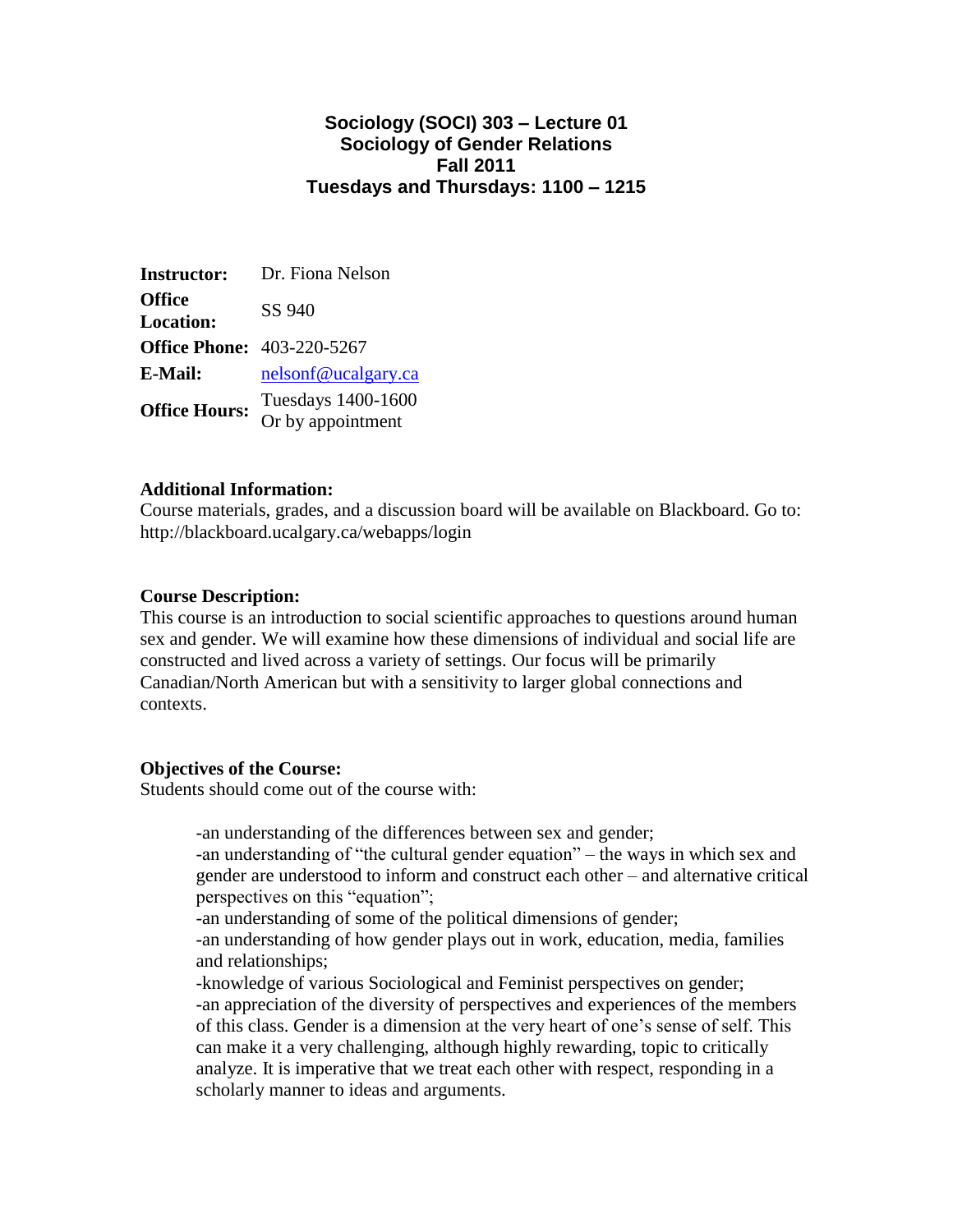#### **Computer and Internet Use:**

Computers/tablets are to be used for note-taking only. All other devices should be turned off and put away. Please bear in mind that using your computer/tablet/phone to surf the net, shop, email, check Facebook, update your tweets, etc. is very distracting to your classmates. It is also a waste of your tuition fees for this course.

#### **Textbook:**

Kimmel, Michael S. and Jacqueline Holler. 2011. *The Gendered Society: Canadian Edition.* Don Mills, Ontario: Oxford University Press.

| <b>Course Requirements and Grading:</b>             |     |
|-----------------------------------------------------|-----|
| Two Critical Film Reflection Assignments (20% each) | 40% |
| Midterm Exam                                        | 25% |
| Registrar-scheduled Final Exam                      | 35% |

## *ABOUT THE TWO CRITICAL FILM REFLECTION ASSIGNMENTS*

-When: Weeks of October 11 & 13 and November 15 &17

- -Worth: 20% each (40% in total)
- -What: On the Tuesday of the week (October 11 and November 15), we will view and discuss a film related to the topics we have been covering. On the Thursday (October 13 and November 17), you will have the class time to write an essay about the film, in answer to a question or set of questions that will be provided. While the primary focus will be the film, it should be considered and discussed within the context of the course material. Thus, everything (readings, lectures, films) covered to the time of the assignment will be relevant.

#### *ABOUT THE MIDTERM EXAM:*

-When: Thursday, October 27

-Worth: 25%

-What: The midterm exam will have multiple-choice, true/false and short answer questions. You will have the complete class period for the exam. No books, notes or computers/electronic devices are permissible. Be sure to bring both a pencil (with eraser) and a pen to the exam. The exam will cover all material to date, including assigned readings, lectures, class discussions and films.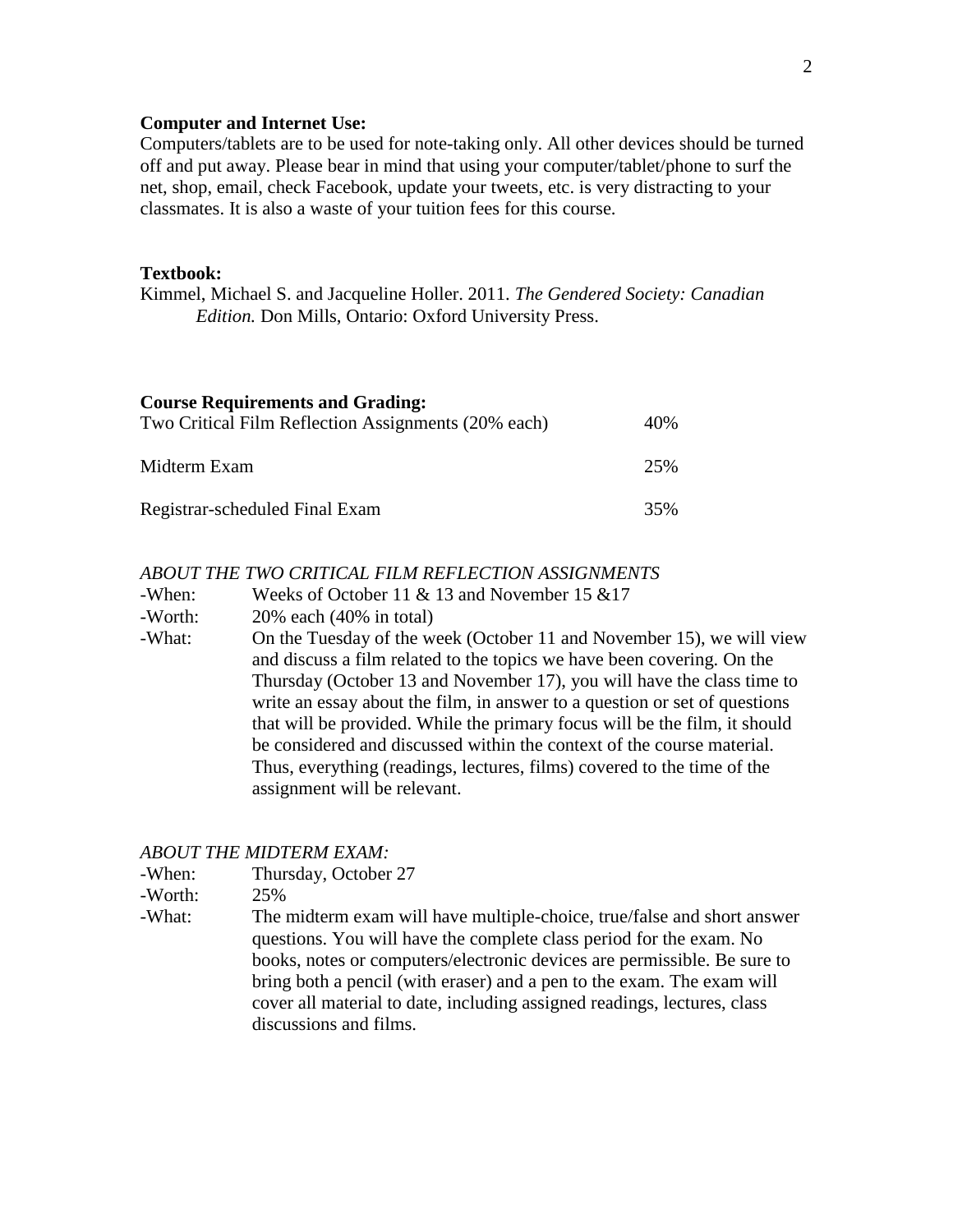#### *ABOUT THE FINAL EXAM:*

| -When:  | Date to be announced by the registrar's office                             |
|---------|----------------------------------------------------------------------------|
|         | Exam will be two hours in duration                                         |
| -Worth: | 35%                                                                        |
| -What:  | Like the midterm exam, the final exam will have multiple-choice,           |
|         | true/false and short answer questions. No books, notes or                  |
|         | computers/electronic devices are permissible. Be sure to bring both a      |
|         | pencil (with eraser) and a pen to the exam. Please also bring photo ID to  |
|         | the exam. Although the exam will favour material covered since the         |
|         | midterm, it will be comprehensive. The exam will thus cover all materials  |
|         | from the beginning of the semester, including assigned readings, lectures, |
|         | class discussions and films.                                               |

## *\*\* All course components must be completed for a passing grade to be attainable*

#### **Grading System**

The following grading system will be used:

|                | <b>Grading Scale</b> |
|----------------|----------------------|
| $A+$           | 95-100               |
| A              | 90-94.99             |
| $A -$          | 85-89.99             |
| $B+$           | 80-84.99             |
| B              | 75-79.99             |
| $B -$          | 70-74.99             |
| $C+$           | 67-69.99             |
| $\overline{C}$ | 63-66.99             |
| $C-$           | 59-62.99             |
| $D+$           | 54-58.99             |
| D              | 50-53.99             |
| F              | 0-49.99              |

#### **Deferrals:**

If at all possible you must provide advance notice to the instructor if you are unable to take a test or submit an assignment or essay on time. All requests for deferral of a course component due to health reasons must be accompanied by written documentation as outlined in the University Calendar and should be obtained while the student has the physical or emotional problem rather than after recovery. Deferrals will be allowed in the following circumstances: illness, domestic affliction or religious conviction. Travel arrangements and misreading of the syllabus are not valid reasons for requesting a deferral. Deferrals will not be granted if it is determined that just cause is not shown by the student.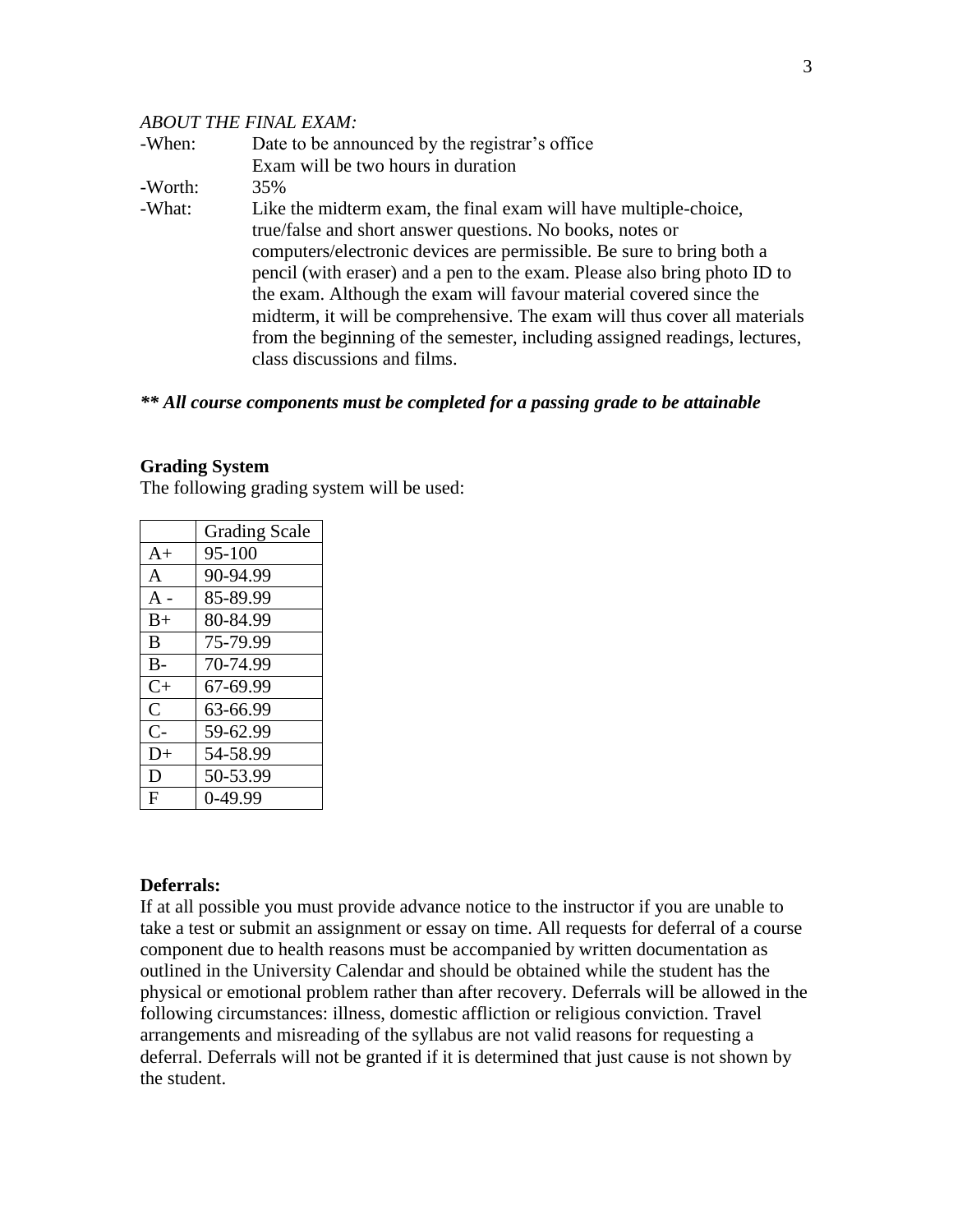If you have missed a test for a legitimate reason, the instructor can require you to write a "make up" test as close in time to the original test as possible or can choose to transfer the percentage weight to another course component. If the instructor schedules a "make up" test for you, its date and location will be at the convenience of the Department of Sociology.

#### *Deferred Final Exam Form:*

Please note that requests to defer a Registrar-scheduled final exam are dealt with through the Registrar's Office. Further information about deadlines, and where paperwork should be taken, is available on the form, which can be found at: [http://ucalgary.ca/registrar/files/registrar/APP%20FOR%20DF%20EXAM\\_0.pdf](http://ucalgary.ca/registrar/files/registrar/APP%20FOR%20DF%20EXAM_0.pdf)

#### *Deferred Term Work Form:*

Deferral of term work past the end of a term also requires a form to be filled out. It's available at <http://www.ucalgary.ca/registrar/files/registrar/defTW.pdf> Once an extension date has been agreed between instructor and student, the form should be taken to the Faculty of Arts Program Information Centre (SS 110) for approval by an Associate Dean (Students).

#### **Submitting work, getting it back, and the release of final grades:**

1. When students are unable to submit papers in class, they should make arrangements to hand in their papers directly to the instructor. Under no circumstances may papers/assignments be placed on or under the professor's door. Papers will not be accepted in the Sociology Department office.

2. The midterm exam and the critical film assignments will be returned in class. The Freedom of Information and Protection of Privacy (FOIP) legislation disallows the practice of having students retrieve their work from a public place (i.e. outside an instructor's office, the department office etc.) If you are absent the day something is returned, you should retrieve it from the professor during office hours. Final exams will not be returned to students.

3. Final grades are not posted publicly. They are available only online.

**Academic Accommodation:** Students with a disability, who require academic accommodation, need to register with the Disability Resource Centre (MC 295, phone 220-8237). Academic accommodation letters need to be provided to course instructors no later than fourteen (14) days after the first day of class. **It is a student's responsibility to register with the Disability Resource Centre and to request academic accommodation, if required.** 

#### **Academic Misconduct:**

Plagiarism, cheating and other academic misconduct are regarded as serious academic offences. Students are advised to consult the University Calendar which presents a Statement of Intellectual Honesty and definitions and penalties associated with cheating, plagiarism, and other academic misconduct.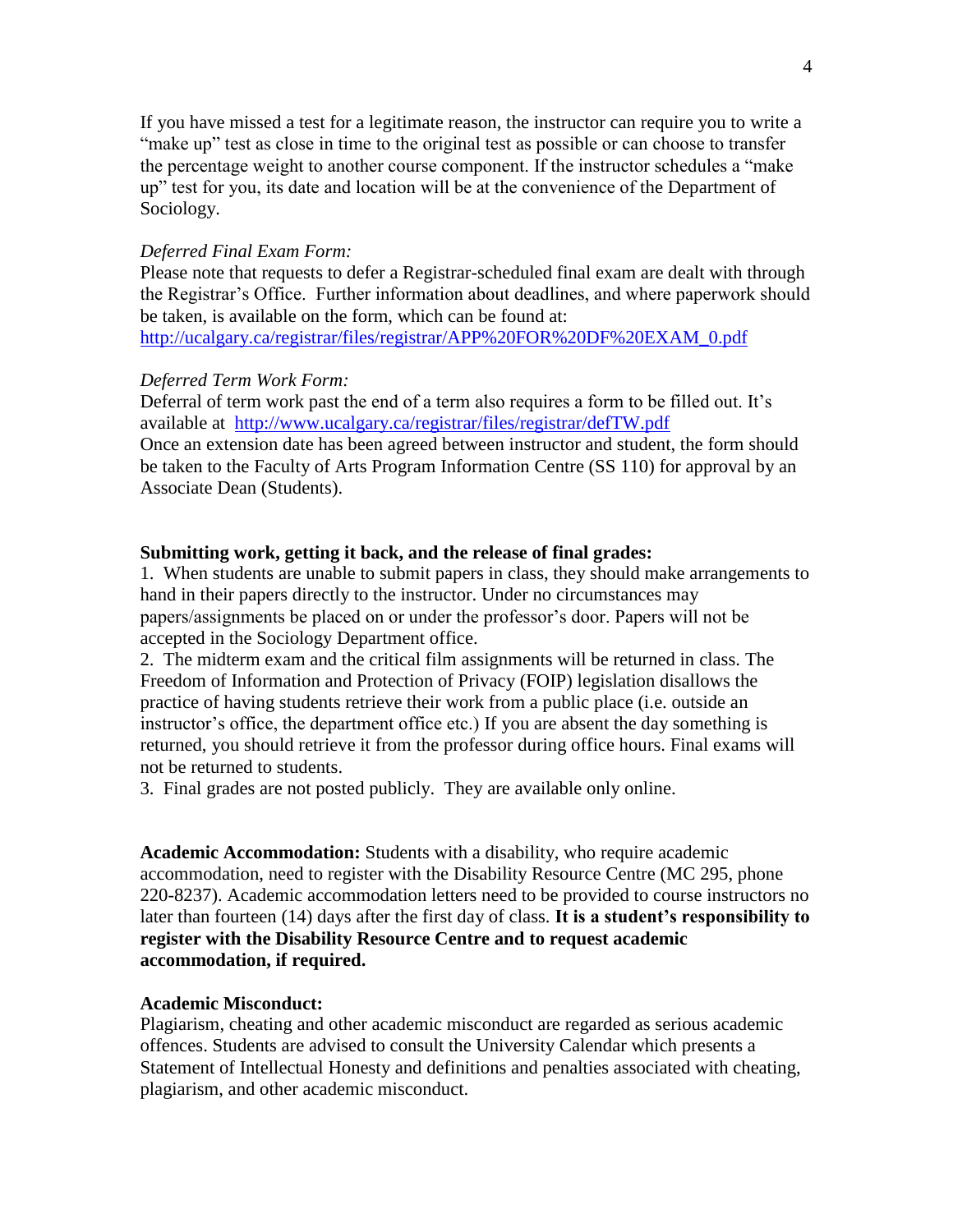## **"SAFEWALK" Program**

The University of Calgary provides a "safe walk" service to any location on Campus, including the LRT, parking lots, bus zones, and campus housing. For Campus Security/Safewalk call 220-5333. Campus Security can also be contacted from any of the "Help" phones located around Campus.

#### **Research Ethics:**

Students are advised that any research with human subjects - including any interviewing (even with friends and family), opinion polling, or unobtrusive observation - must have the approval of the Departmental Ethics Committee. In completing course requirements, students must not undertake any human-subject research without discussing their plans with the instructor, to determine if ethics approval is required.

No human-subject research will be required in this class

## **Emergency evacuations:**

In the case of fire or other emergency evacuation of this classroom/lab, please proceed to the assembly point at the Social Sciences Food Court. Secondary assembly point (if the first is inaccessible) is the Professional Faculties Food Court.

#### **Students'Union:**

Students' Union contacts can be found at: <http://www.su.ucalgary.ca/home/contact.html>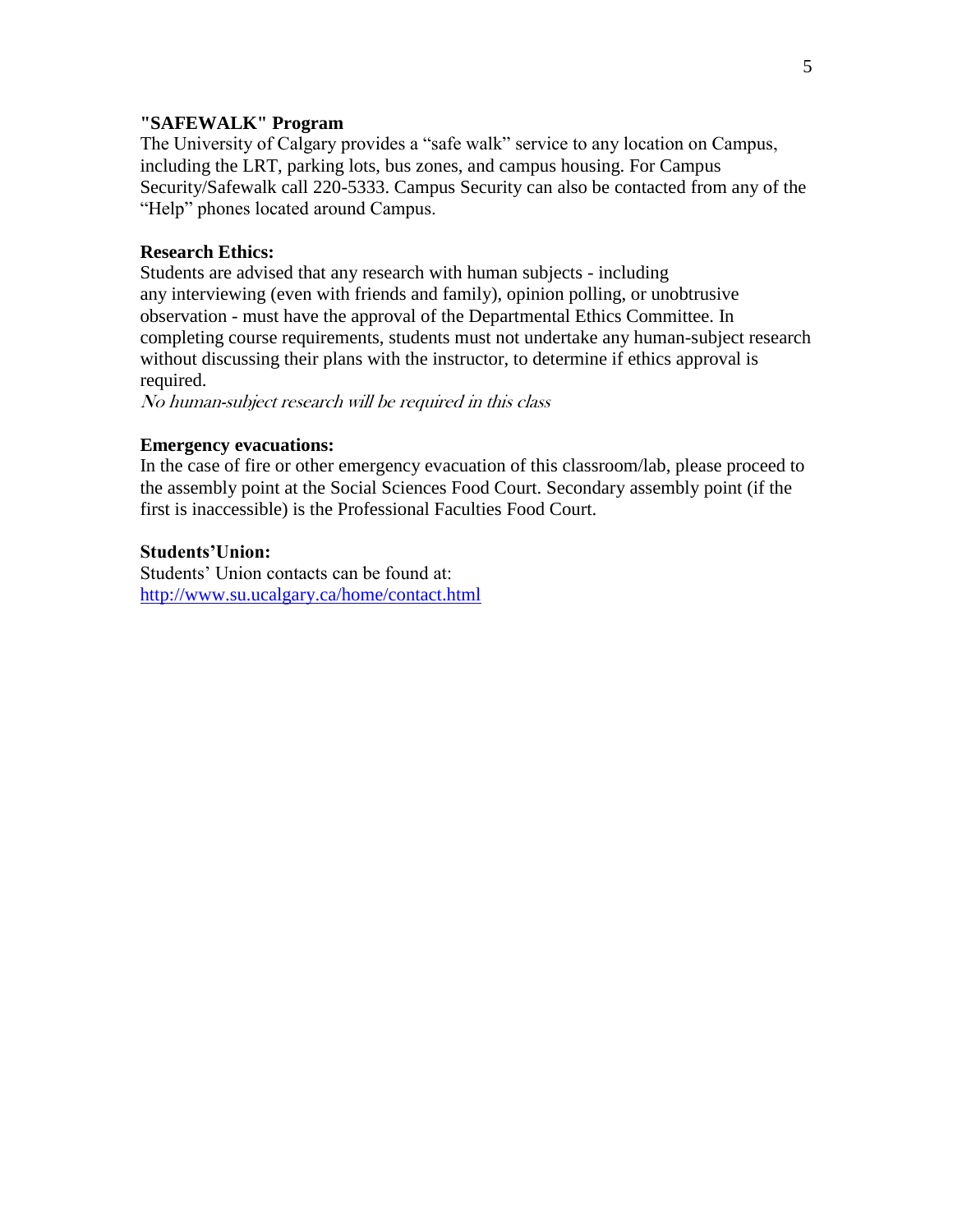## **Schedule of Topics and Readings**

The following are the dates by which indicated readings should be completed. We might spend a slightly longer or shorter time on a topic, depending on the duration and content of class discussions. The reading schedule, however, should be adhered to.

| <b>Week One:</b><br>Tuesday, September 13<br>Thursday, September 15   | <b>Introductions</b>                                                                        | No Reading Assigned<br>No Reading Assigned      |  |
|-----------------------------------------------------------------------|---------------------------------------------------------------------------------------------|-------------------------------------------------|--|
| <b>Week Two:</b><br>Tuesday, September 20<br>Thursday, September 22   | <b>Cultural Gender Equation</b>                                                             | Chapter 1<br>Chapter 2                          |  |
| <b>Week Three:</b><br>Tuesday, September 27<br>Thursday, September 29 | <b>Cultural Gender Equation</b>                                                             | Chapter 3<br>Chapter 4                          |  |
| <b>Week Four:</b><br>Tuesday, October 4<br>Thursday, October 6        | <b>Gendered Bodies</b>                                                                      | Chapter 11<br>No Reading Assigned               |  |
| <b>Week Five:</b><br>Tuesday, October 11<br>Thursday, October 13      | <b>Critical Film Reflection</b>                                                             | No Reading Assigned<br>Assignment - No Reading  |  |
| Week Six:<br>Tuesday, October 18<br>Thursday, October 20              | <b>Sociological and Feminist Perspectives</b><br>Chapter 5<br>No Reading Assigned           |                                                 |  |
| <b>Week Seven:</b><br>Tuesday, October 25<br>Thursday, October 27     | <b>First-half Wrap and Midterm Exam</b><br>No Reading Assigned<br>Midterm Exam - No Reading |                                                 |  |
| <b>Week Eight:</b><br>Tuesday, November 1<br>Thursday, November 3     | <b>The Gendered Media</b>                                                                   | Chapter 9<br>No Reading Assigned                |  |
| <b>Week Nine:</b><br>Tuesday, November 8<br>Thursday, November 10     | <b>The Gendered Media</b>                                                                   | No Reading Assigned<br>Reading $Day - No Class$ |  |
| <b>Week Ten:</b><br>Tuesday, November 15<br>Thursday, November 17     | <b>Critical Film Reflection</b>                                                             | No Reading Assigned<br>Assignment - No Reading  |  |